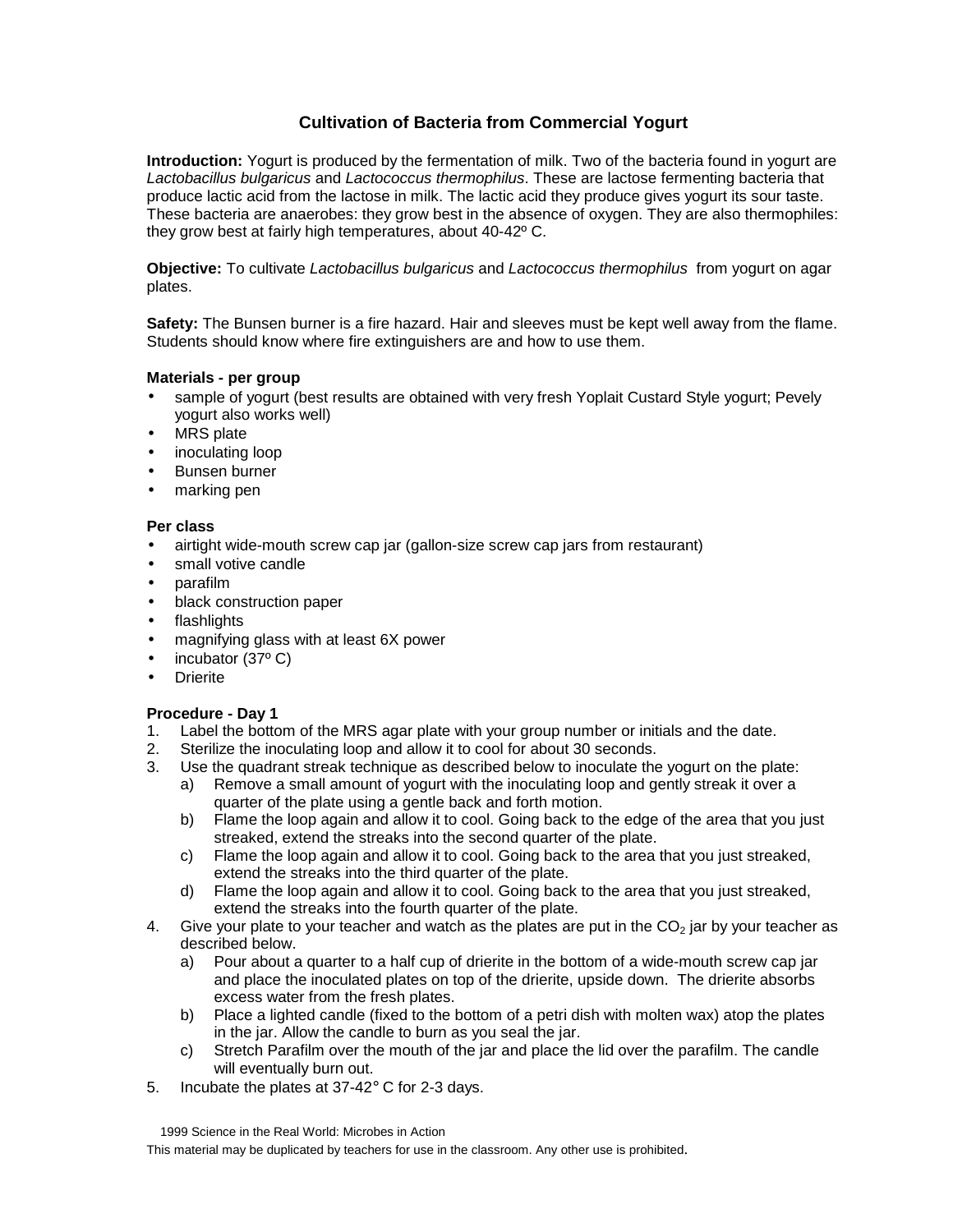### **Procedure - Day 2 (2-3 days after day 1) - Observation of colonies**

- 1. Remove plates from jar and observe colonies as described below:
- 2. Place the plate on the black paper. Remove the lid from the plate and shine the flashlight on the colonies at a 30º angle from the surface.
- 3. Bring the 6X magnifying glass down close to the plate and look at the colonies.
- 4. There should be predominantly two types of colonies: *Lactobacillus bulgaricus* colonies are wide and flat. They appear to have a crystalline structure, and when touched with a toothpick they are sticky. *Lactococcus thermophilus* colonies are smaller and slightly yellowish. They are not sticky but seem to dissolve when touched with a toothpick and they will probably greatly outnumber the larger *Lactobacillus* colonies.

### **Optional - Staining the cells in the colonies (may be done later) Additional materials required**

- microscopes with at least 40X objective
- microscope slides
- marking pens
- toothpicks
- forceps or clothespins to hold slide
- Bunsen burner
- 250 ml beaker
- Crystal Violet stain
- paper towels

### **Procedure**

- 1. Prepare a glass slide by labeling one end "B" for *Lactobacillus* and the other end "C" for *Lactococcus*.
- 2. Place a small droplet of water next to each label.
- 3. Using a separate toothpick for each colony, gently touch one colony of each type with the tip of the toothpick (see description above to help you identify the colony type for each organism).
- 4. Gently rub the cells off the tip of the toothpick into the droplet of water. Spread the droplet with the bacteria from the colony over an area a little smaller than the size of a dime.
- 5. Using forceps or a clothespin, hold the slide and gently pass it through the flame of a Bunsen burner several times until the droplets of water have evaporated and the slide is hot. Do not hold the slide in the flame - just pass it through the flame.
- 6. Place the slide on an empty 250 ml beaker, with the side containing the cells facing upward.
- 7. Using a dropper, place several drops of Crystal Violet on the slide until it is just covered with the stain.
- 8. Leave the stain on the slide for about 30 seconds.
- 9. Gently but completely rinse the stain off the slide, preferably with slowly running water. This can also be done by dipping the slide into several changes of water in a beaker.
- 10. Place the slide on a paper towel and gently blot most of the water off the slide. Do not rub the slide or the cells will come off.
- 11. Observe the cells for each colony type under the microscope. While 100X oil is best for a detailed view, the morphology can be seen at 40X.
- 12. The *Lactococcus* cells are small and round and tend to form short chains. The *Lactobacillus* cells are long, slender rods, that are sometimes curved.

 <sup>1999</sup> Science in the Real World: Microbes in Action

This material may be duplicated by teachers for use in the classroom. Any other use is prohibited.